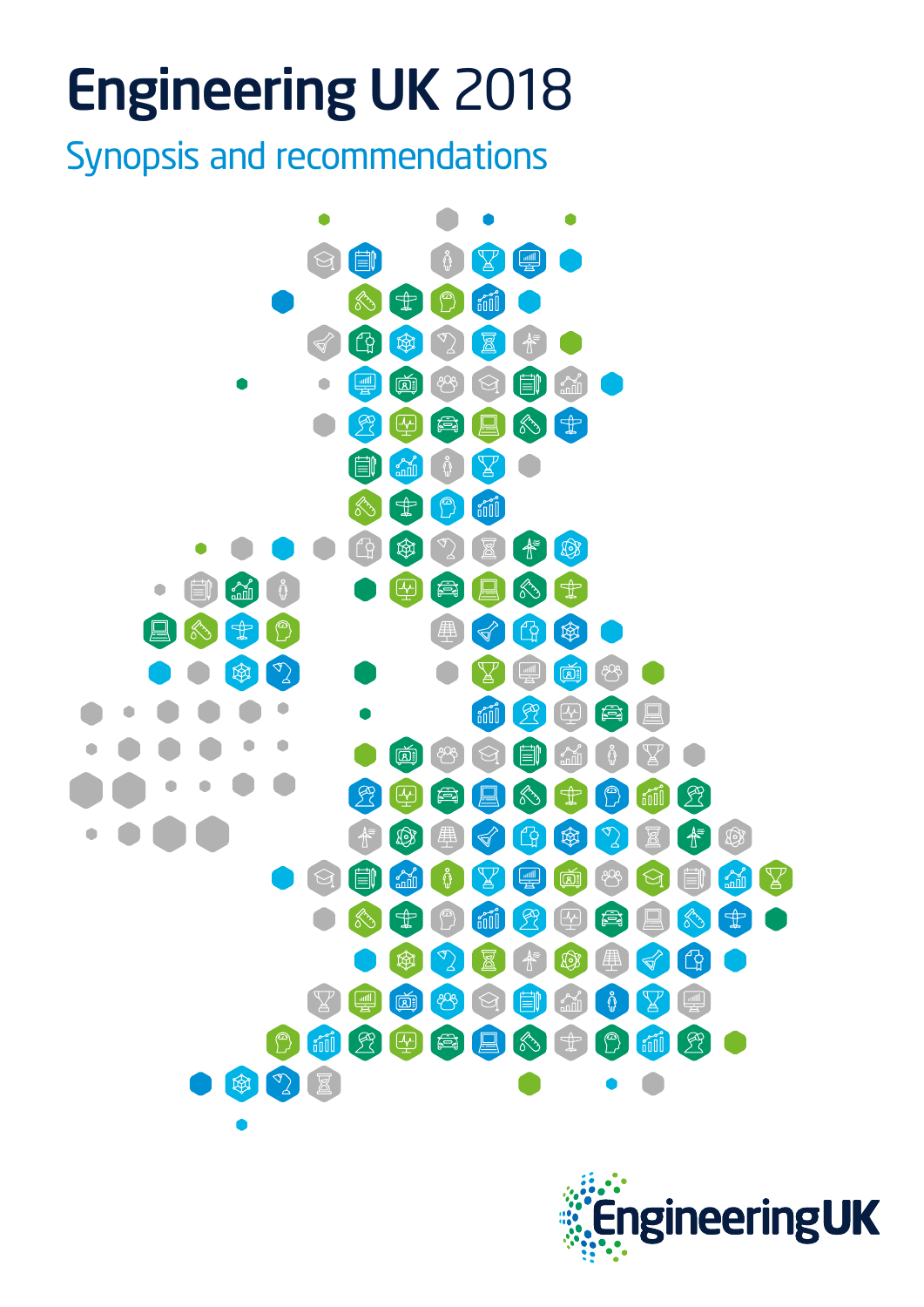## Engineering UK 2018: The state of engineering **Synopsis**

Engineering plays a vital role in the UK's economic and societal wellbeing, providing quality employment on a large scale and some of the key solutions to major global challenges. In the face of technological advancements and a changing political and economic landscape, developing the pipeline to address the skills needs of the engineering sector remains a key challenge.

### of UK total workforce employed in the engineering sector



## The engineering footprint

**Because the boundaries of what constitutes engineering are often blurred, determining a clear definition of engineering can be difficult, with different organisations historically taking different approaches. To aid consistency, in 2017 the Engineering Council, Royal Academy of Engineering and EngineeringUK reviewed and updated the list of jobs and industries deemed to constitute engineering. The footprint used in this report reflects this revised version.**

The Engineering Council, Royal Academy of Engineering and EngineeringUK agreed to standardise the footprint using a binary approach, whereby an industry sector or an occupation is considered to be wholly in or out of the footprint. A set of criteria regarding the level of qualifications and skills deemed to be required for engineering roles was agreed and an extensive review of standard occupational classification (SOC) and standard industrial classification (SIC) lists undertaken.

As a result of this review, 10 job titles were removed from the footprint, three were added and four remained with input from external organisations. Fourteen industries were removed from the list of SICs and two were added.

To further improve the precision of the engineering footprint, jobs within the footprint were furthermore classified as **core** or **related**.

**Core engineering jobs** were defined as engineering roles that require the consistent application of engineering knowledge and skills to execute them effectively. Core engineering jobs include those that are self-evidently engineering: the engineering professionals 'minor' group of civil, mechanical, electrical, electronics, design and development and production and process engineers. The 'core' definition also includes those who require consistent use of engineering competences – for example, a draughtsperson or a welder.

Meanwhile, **related engineering jobs** were defined as those that require a mixed application of engineering knowledge and skill alongside other skill sets, which are often of greater importance to executing the role effectively. An architect is an example of a related engineering occupation.

Revisions to the engineering footprint mean that figures concerning the engineering footprint in this report are not comparable to previous reports – but will enable consistency across the sector going forwards. Where time series are presented in the report, these figures have been recalculated to reflect the revised engineering footprint and are intended to be compared.

**Our findings unequivocally demonstrate engineering is a critical part of the UK economy, both in respect of direct contributions to turnover and employment and its 'multiplier' effect.** 

### Productivity

Productivity is a key factor in the standard of living in a national economy, with higher levels meaning improved economic growth and a more prosperous society, with attendant increases in funding for public services. That the UK has seen its productivity decline below that of competitor nations has been a long-standing concern for policy-makers and employers alike.

While the causes of the UK's poor productivity record are contested, it is clear that simply hiring more workers will not be enough to achieve a step change: the productivity of existing employees also needs to be improved, both through investment in technology and skills, and the strengthening of the educational pipeline.

Our findings show that engineering is a crucial sector for raising the UK's productivity levels. Research by the Centre for Economics and Business Research (Cebr) on EngineeringUK's behalf found that the engineering sector had a strong multiplier effect on the economy, generating a further £1.45 Gross Value Added (GVA) for every £1 GVA created directly in the engineering industries. What's more, every additional person employed through engineering activity was projected to create a further 1.74 jobs down the supply chain. Overall, they estimated that the engineering sector generated 25% of the UK's total GDP in 2015 (£420.5 billion).



**rise in number**  of UK engineering enterprises between 2015 to 2016

## **Economy**



Manufacturing enterprises within the engineering footprint remain the largest economic contributor of the engineeringbased industries, generating £156.1 billion GVA (or 9.3% of the GVA for all industries) in 2015. Indeed, in 2016 almost half of the engineering footprint turnover came from manufacturing (46.5%). But contributions from other engineering sectors were also considerable: the construction industry generated GVA of £62.9 billion, IT, telecommunications and other information service activities £85.4 billion, and mining and quarrying £16.2 billion in 2015.

One of the more visible contributions of engineering to UK productivity is the construction of new national infrastructure. In July 2016, the government major projects portfolio had 143 projects worth over £455 billion. Skills found in the engineering footprint are needed for projects in every category in the portfolio.

> of registered enterprises in the UK were in the engineering sector

**27%**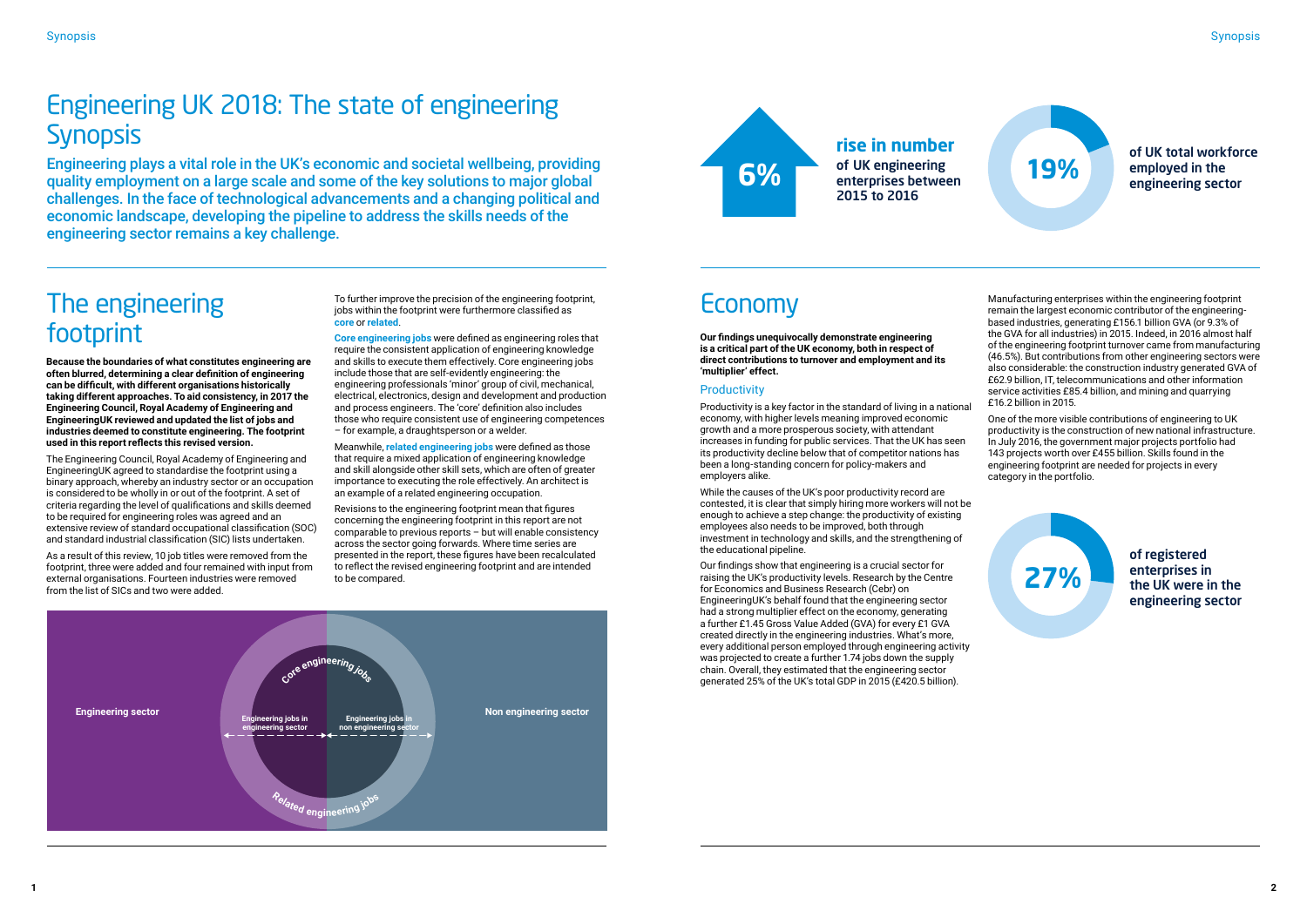### Engineering enterprises

Analysis by the Office of National Statistics for EngineeringUK indicates that just over a quarter (26.9% or 687,575) of the 2.55 million registered enterprises in the UK in 2016 were in the engineering sector, representing a 5.6% growth in terms of the number of enterprises over the previous year. Moreover, this year-on-year growth was observed across all industries within the engineering footprint. Reflecting the growing trend in digitalisation, the information and communication industry saw the largest increase in the number of engineering enterprises, growing by 7.6% over the last year and 40.8% over the last 5 year period.

### Employment

Perhaps unsurprisingly, given its share of enterprise, the engineering sector employs a significant proportion of the overall UK workforce. In 2016, just under one in five (18.9% – or 5.66 million) people in the UK workforce were working in at an engineering enterprise. Those working in an engineering enterprise were most commonly employed in manufacturing (42.3%), followed by information and communication (19.5%) and construction (17.2%).

In respect of employment, it is clear some industries, such as information and communications, are expanding while others, notably mining and quarrying, are in decline. Also evident is the strong contribution EU nationals make to the engineering workforce. Data from the Labour Force Survery shows that 7.7% of workers in EngineeringUK sectoral footprint in 2016 were EU nationals, compared with 6.1% in non engineering sectors. And in the first quarter of 2017, EU nationals made up a higher share of the workforce in key engineering-related industries such as manufacturing (11.5%), construction (8.7%) and professional, scientific and technical activities (8.1%) than in the labour force overall (7.3%).

### **Turnover**

The economic contribution of these engineering enterprises to the UK economy is significant. For the financial year March 2015 to March 2016, engineering enterprises registered for VAT and/or PAYE in the UK generated 23.2% (£1.23 trillion) of the UK's £5.3 trillion total turnover from all registered enterprises.

## Skills needs

**The world of work is changing, with a growing trend in economically developed countries toward an hourglass shaped economy. Technological advances have been key to this transformation, resulting in the expansion of knowledgeintensive services and increased demand for highly skilled labour. As we move further towards an hourglass economy, fuelled by the fourth industrial revolution, there are clear implications for the engineering sector and its skills needs**.

In the two decades to 2014, the number of high-skilled jobs in the UK has risen by 2.3 million and, in some sectors, employers are routinely reporting that they are struggling to fill positions. 61% of businesses surveyed in the CBI/Pearson Education and Skills Survey expressed a lack of confidence that there will be enough people available in the future with the necessary skills to fill their high-skilled job vacancies. Shortages in highly skilled labour are expected to be exacerbated by the growth of new industries, some of which scarcely yet exist, emerging from new technologies and knowledge.

### Emerging industries

In all engineering related industries, there is a trend towards increased automation and connectivity. Illustrative of this is the tremendous growth observed in information and communication, with turnover generated from the industry reaching £198 billion in 2016, a 23.5% increase from 2011 levels.

Meanwhile, the big data sector continues to grow. It is forecast to contribute £241 billion to UK GDP by 2020 and to create 157,000 new jobs. Going ahead, strong growth is also expected across the architecture and engineering job family, with 3D printing, resource-efficient sustainable production and robotics all seen as strong drivers.

New technology is likewise transforming the engineering skills needs of construction and rail and road infrastructure. A critical part of Network Rail's railway upgrade plan, the largest modernisation programme since the Victorian era, involves moving from signalling based on fixed blocks of track to block signalling sited within moving trains to increase the capacity of the network. The programme includes High Speed 2 and Crossrail, as well as electrification and station upgrades. Unsurprisingly, these major projects necessitate a significant number of engineers. It is anticipated that an additional 7,200 engineering and technical workers will be needed in high speed rail by 2020.

This accelerating pace of technological, demographic and socio-economic changes is translating to changing needs in the labour. It is critical that the UK prepare itself for these changes. It is our actions today that will determine whether the wave of change brought by the fourth industrial revolution will result in a substantial displacement of workers or in the emergence of new opportunities.

### Employment trends

Our analysis shows robust demand for labour, and an outstripping of supply in many engineering industries. April to June 2017 saw the highest vacancy ratio in the labour force since 2001, at 2.6 job vacancies for every 100 filled jobs. Yet this ratio was even higher in some engineering-related industries, including information and communication (3.3) and electricity, gas, steam and air conditioning supply (3.2). Large year-on-year percentage increases in the vacancy ratio were also observed in engineering industries such as mining and quarrying (up 66.7%) and construction (up 27.0%).

It is apparent that the scarcity of candidates, together with rising demand, has had a positive knock-on effect on engineers' salaries. Our analysis found that the median salaries of full time employees working in engineering occupations in 2016 – ranging between £32,987 for environment professionals and £47,394 for electronic engineers – compared very favourably to the overall average of £28,195.



However, while nominal wages are rising, real wages appear to be stagnant. Economists have speculated that this wage stagnation is both a consequence of the UK's low labour productivity and the inflation it has experienced since the country's decision to leave the EU.

Within this context, the UK's decision to leave the EU brings significant uncertainty to the sector. While the economy has not suffered as much as the Treasury predicted it would following the UK's decision to leave the EU, there are signs that this resilience is declining because of the falling pound and rising prices. There is also evidence to suggest the EU referendum result has reduced net migration numbers.



**1.74 jobs** supported by every person employed in engineering (a multiplier effect of 2.74)





of businesses were not confident there will be enough people with the skills to fill their high-skilled job vacancies **61%**

**Engineering generated 23%** (£1.23 trillion) of the UK's total turnover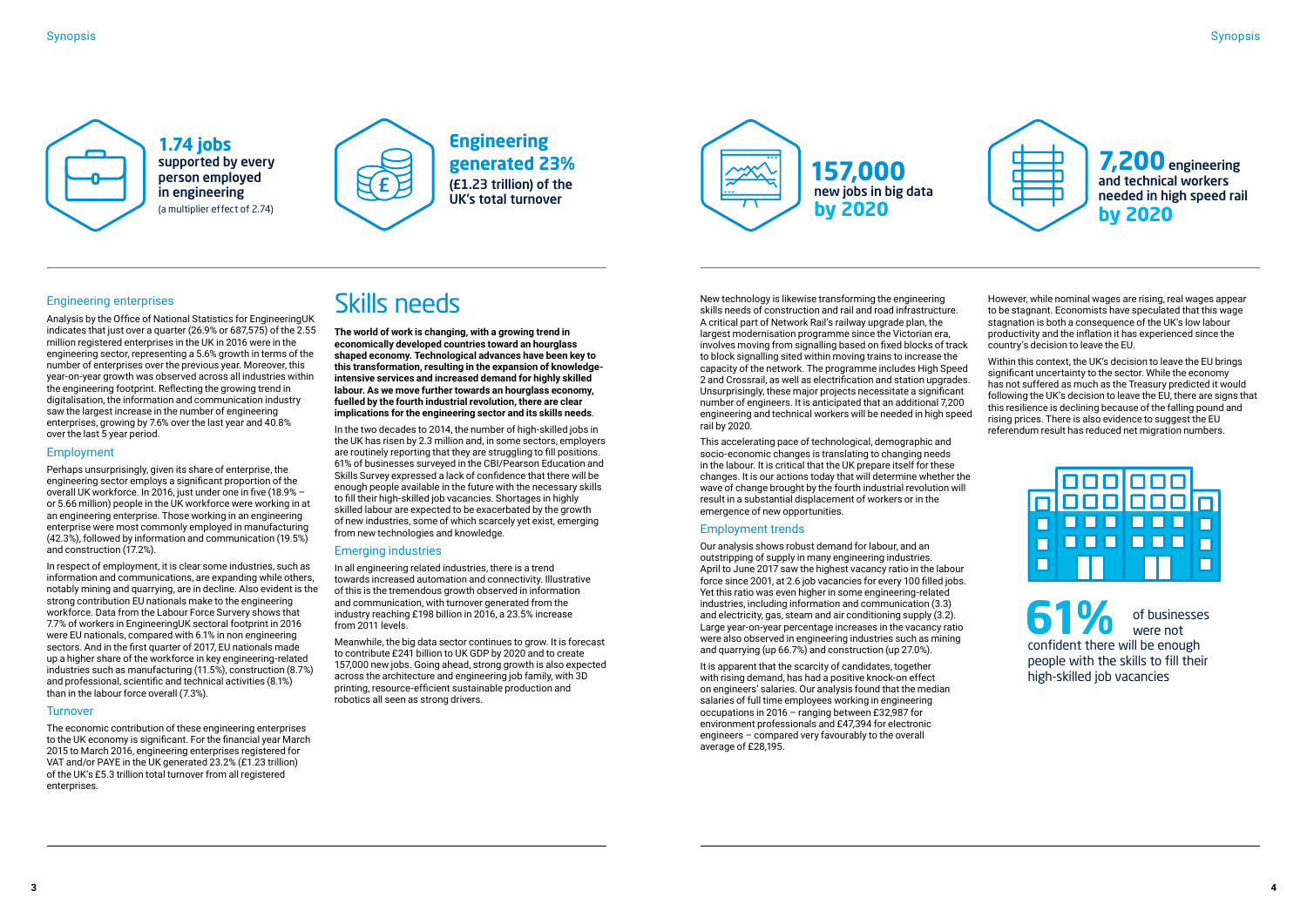

## Demand forecasts

The increasing fusion between the digital, physical, and biological, has driven – and will continue to drive – already strong demand for highly skilled labour, especially in the area of STEM. Net requirement projections from Working Futures 2014-2024 indicate that by 2024, 54.1% of the workforce will require Level 4+ qualifications. This compares with 41.1%  $in 2014$ 

**Across the UK and other developed nations, there is an increasing move towards an 'hourglass' economy, with rising demand for both high and low skilled labour. It is clear from our analysis that the engineering sector is no exception to this trend. Moreover, there is considerable demand for engineering skills outside of industries traditionally deemed to be engineering. Given the engineering talent currently coming out of the educational pipeline, we estimate there is an acute shortfall of engineering skills – and that this will continue without concerted action.** 

### The hourglass economy

Going forward, it is also expected that demand for lower skilled jobs will increase. This is because while the semiroutine nature of many middle-skilled occupations are vulnerable to automation, traditionally low-skilled occupations often involve skills not readily automated. Such roles include those in health and social care, which are forecasted to increase alongside the needs of an ageing population. This 'hourglass economy' is expected to hold for the UK well into the future.

### Demand forecasts for engineering skills

A bespoke extension of *Working Futures* undertaken by Warwick Institute for Employment Studies on EngineeringUK's behalf estimates that between 2014 and 2024, 1,240,000 graduate and technician core engineering jobs will arise across all industries as a result of both replacement demand (i.e. the result of people leaving the labour force) and expansion demand (i.e. new jobs). Assuming that this is uniformly distributed across the ten years, this translates to a need to fill 124,000 Level 3+ core engineering roles every year.

Alongside this, we anticipate an additional annual requirement for 79,000 "related" roles requiring a mixed application of engineering knowledge and skill alongside other skill sets. Altogether, this means 203,000 people with Level 3+ engineering skills are required per year to meet expected demand.

Of this total annual net requirement, 57.7% is expected to arise in the engineering sector. That 42.3% of the projected requirement for Level 3+ engineering occupations is expected to arise outside of the engineering sector attests to the ubiquity of engineering skills required across industry.

### Estimated shortfall

It is evident from our analysis that there is a critical shortfall in engineering skills across qualification levels and core and related engineering occupations.

Given the supply of engineering talent coming from the educational pipeline through apprenticeships and higher education, we estimate there to be a shortfall of between 37,000 to 59,000 in meeting an annual demand for 124,000 core engineering roles requiring Level 3+ skills. Within this, we expect a graduate-level shortfall of at least 22,000 per year.

Altogether – when looking at total demand for Level 3+ engineering skills across core and related engineering roles more broadly – we estimate the annual shortfall to be at least 83,000, and up to 110,000.



Altogether, **203,000**people with Level 3+ engineering skills will be needed every year to meet demand through to 2024

Annual shortfall of up to **59,000**engineering graduates and technicians to fill core engineering roles



### Labour force movement

It is accepted that the fulfilment of net recuitment requirements (whether from replacement or expansion demand) does not have to be met entirely from new entrants to the workforce from education. For example, some economically inactive people may transition back to the labour market. There is also movement within the labour force to and from engineering enterprises and occupations.

However, analysis into the extent to which there is occupational mobility to and from the engineering sector, undertaken by the Institute for Employment Studies on EngineeringUK's behalf, has concluded that these do not materially impact the engineering skills shortfall.

Using Labour Force Survey (LFS) data for the period 2006 to 2016, IES concluded that annual flows into and out of the engineering sector over the last decade were broadly net neutral. This has two implications. Firstly, our engineering skills shortfall estimates are robust against the omission of net intersectoral mobility. Secondly, while there is potential to reduce the shortfall by attracting more workers from other sectors and improving retention, so far annual net inflows into the engineering sector have been too small to make a tangible difference.

### Changes and comparability

Both demand and shortfall figures presented in this report are not directly comparable to previous editions. This is due to the use of a revised engineering footprint, which has resulted in a narrowing of what is considered to be engineering, alongside refinement in the demand and supply methodology, such as the inclusion of forecasted demand arising in the non engineering sector. These changes aim to foster greater consistency in the sector going forward, and take into account the considerable need for engineering skills outside of industries traditionally deemed to be engineering.

**124,000** engineers and technicians with core engineering skills required per year



**79,000**  engineering-related roles to arise per year

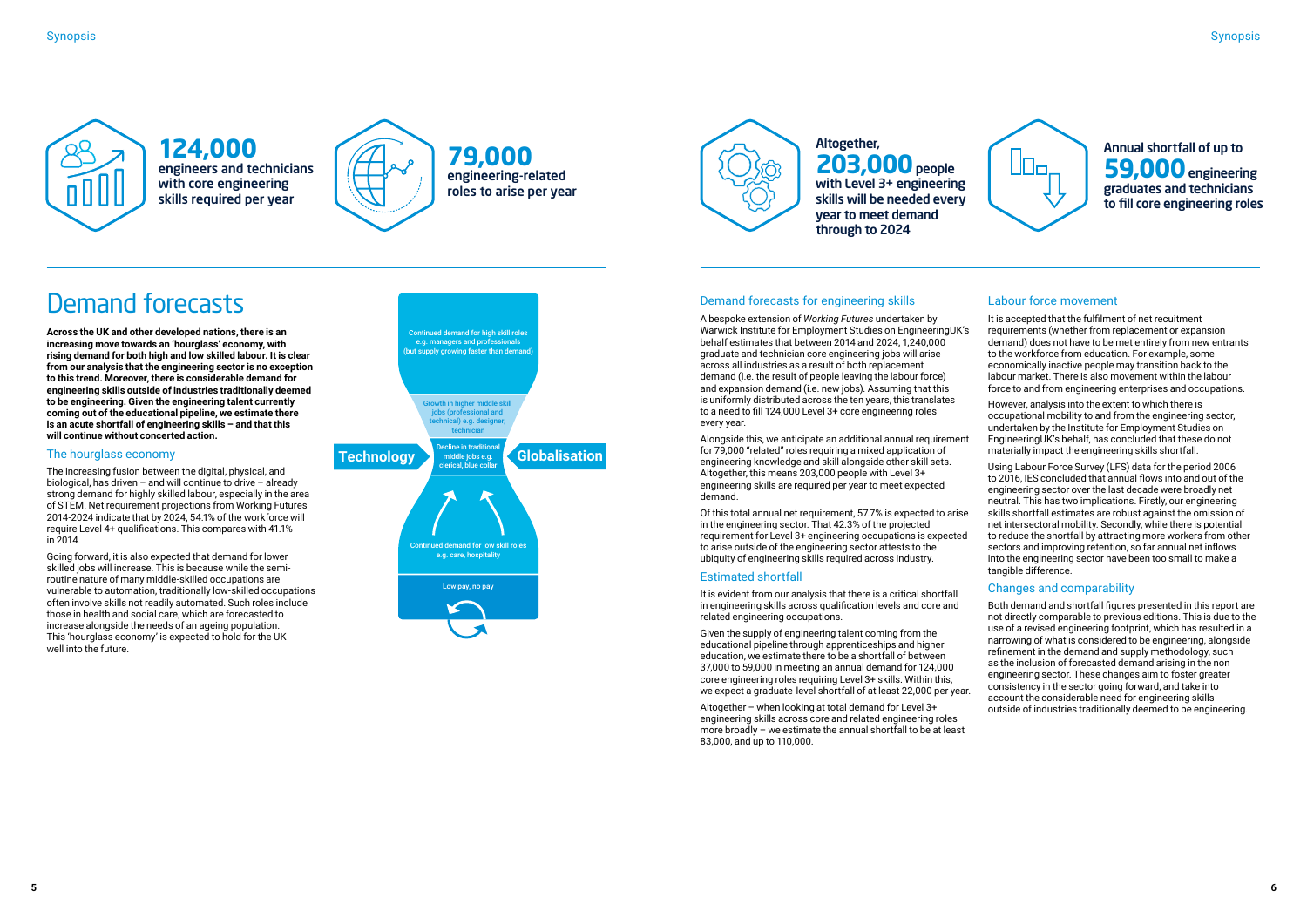

## Government strategies and policy initiatives

**Population projections from the Office of National Statistics indicate that in the next 5 years, there will be considerable increases in the number of 12 to 16 year olds. Over the next 20 years, all age groups are expected to grow, especially those of secondary school age. This is encouraging for the potential engineering talent pool.** 

**The extent to which this potential is harnessed will be dependent on the educational decisions young people make now and into the future. The government has introduced a number of strategies and policy initiatives, many of which are intended to address skills shortage and employability concerns. These are steps in the right direction, but it is essential that progress toward these stated objectives is carefully monitored over time.** 

### Government strategies

The issue of the engineering skills gap continues to have a high profile across government, with significant investment and policy initiatives aimed at increasing the take up of STEM subjects, the status of technical education and the supply of key skills.

The industrial strategy, published in November 2017, emphasised the important role of education in driving skills, economic growth and productivity and the need to identify and address sector-specific skills gaps to support this objective.

The following month, the Department for Education published the long awaited careers strategy for England, which set out a plan to improve careers advice and guidance provision in England. This is a welcome initiative with a clear timetable for action, allowing the sector to hold the government to account for progress.

The government's vision for a revised technical education and apprenticeships landscape, its Social Mobility Action Plan and its commitments to raising the take up and quality of STEM learning through the industrial strategy is intended to bring about the 'skills revolution' this country needs, and safeguard investment in education and skills from the uncertainty surrounding Brexit.

### Devolved administrations

In parallel to this, STEM education was the focus of a number of flagship initiatives across the devolved nations in 2017. Scotland saw the launch of a five year STEM Education and Training Strategy in October 2017. One of its key areas of intervention is the recruitment and retention of STEM teachers in schools, which has been a significant issue in recent years. Likewise, last summer the Welsh government announced a £3.2 million drive to improve how maths is taught in Welsh schools.

### GCSE and A-level assessment

Summer 2017 saw the first GCSE maths and English results issued in England using a new assessment system with a 9 to 1 grading system, with the same change to sciences planned for summer 2018. At the same time the first awards of the new 'linear' A levels in biology, chemistry, computer science, and physics, where assessment is mainly by examination at the end of the course, were made.

### Post-16 Skills Plan and apprenticeship reforms

Major changes to the technical education are underway. This has largely been driven by recognition of the skills shortage and perceived flaws within the current system, including the low qualifications value of many apprenticeships and a complexity that learners find difficult to navigate.

Some of the legal basis for these changes is provided by the Technical and Further Education Act, which received royal assent in 2017. The Act includes the so-called "Baker clause" (arising from an amendment proposed by former education secretary Lord Baker), which from January 2018 requires schools to give further education providers opportunities to inform pupils about the qualifications they offer, and publish a policy statement outlining how those providers can access their pupils.

Under the Post-16 Skills Plan, the government has proposed a common framework for 15 technical education routes for college-based and employment-based training. The intention is for there to be clearer delineation between academic and technical education, with learners working towards A-levels or T-levels, and apprentices able to transition between the two. An equalities impact assessment undertaken by the government suggests that there may be diversity issues arising from this approach, with those taking a technical route more likely to be male, of Caribbean ethnicity, have special

educational needs and/or a disability, or eligible for free school meals. Ongoing monitoring of the policy and its consequences for young people is therefore important.

This plan seeks to build on existing apprenticeship reforms already underway in England, in the form of new apprenticeship standards, degree apprenticeships, and an apprenticeship levy on employers.

Since 2014, the Institute for Apprenticeships, which has responsibility for delivering high quality apprenticeship standards and assessment plans for England, has been working with groups of 'trailblazer' employers to develop new apprenticeship standards for different job roles. As of summer 2017, 160 new employer-led apprenticeship standards were ready for delivery, 83 in the engineering footprint.

In April 2017, the apprenticeship levy came into force, requiring companies with a wage bill exceeding £3 million to fund apprenticeships, in part to meet the government's target of 3 million apprenticeship starts in England by 2020. Though it is early days, some have expressed concerns that this could result in a compromise in quality. Further, fears of "relabelling" existing training to claim back levy spend appear to be credible from evidence gathered by the CBI and Pearson.

Increasingly, the government has focused on apprenticeships at higher qualification levels, amid concerns that much of the initial growth in apprenticeship activity has been at low levels. It is already evident that degree apprenticeships – which combine aspects of both higher and vocational education – are attractive to HE institutions, with many investing considerable energy and resources into developing their provision. Many of the new degree apprenticeships on offer are engineering-focused, including in aerospace, automotive, construction, digital industries, electronic systems and nuclear, and lead to professional registration.

### Higher Education and Research Act

There has been considerable change to the higher education landscape in recent years, with reductions in public funding across the UK and increasing undergraduate tuition fees in England.

2017 saw the passage of the Higher Education and Research Act (HERA), deepening the market approach already in place. Described by Wonkhe as "the most important legislation for the sector in 25 years", the Act aims to create more competition and choice, boost productivity in the economy, ensure students receive value for money and strengthen the UK's research and innovation sector.

To achieve this, HERA made way for a new regulator and funding council for universities called the Office for Students, which will hold the statutory responsibility for standards and quality. Notably, the Office for Students will oversee the Teaching Excellence Framework (TEF), an assessment of teaching quality, which includes the 'employability' of graduates as one of its assessment criteria. It is hoped TEF will contribute to addressing skills shortages, especially in high skilled STEM areas, where concerns have been expressed around some graduates not being sufficiently 'work ready'. However, concerns around the metrics used by TEF to measure employability have been raised in the sector.

The Act also brought the seven Research Councils, Innovate UK and the research functions of the Higher Education Funding Council for England (HEFCE) under a single body called UK Research and Innovation (UKRI) and created Research England, a new body that, among other things, may make provisions for universities to charge higher annual fees for 'accelerated degrees.'

**Higher Education and Research Act**  received royal assent in April 2017

**Apprenticeship levy introduced** ££ in April 2017

**New assessment system for GCSEs**  in England phased in during summer 2017



**Careers strategy** published in December 2017

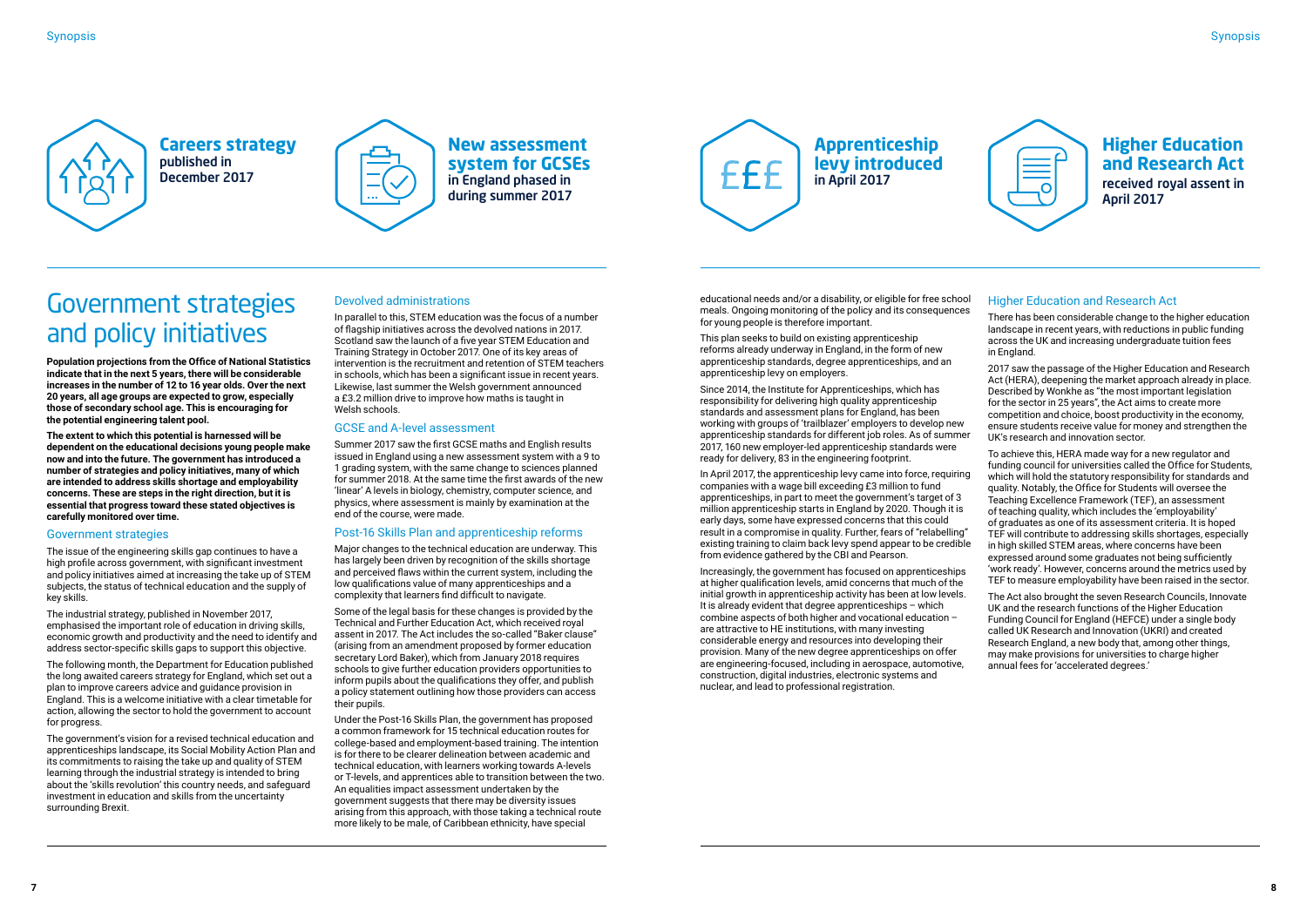## Trends in the educational pipeline

**The largest flow of newly skilled talent into the engineering workforce comes directly from education. Between each educational stage, there is potential for 'leakage' from the pipeline, as individuals make voluntary decisions about their progression.** 

**While trends in STEM education are broadly positive, developing the pipeline to address the skills shortage will continue to be a challenge for the engineering community. Gender representation, in particular, is a key concern.** 

### Secondary school

GCSE entries are a major indicator of skills at the beginning of the engineering talent pipeline. Analysis of GCSE entries over the last five year period present a mixed picture, but often show declining entry numbers in STEM and, particularly for technology subjects, skewed towards entries by boys.

Entries for biology, chemistry and physics between 2012 and 2017 decreased by around 10%, for example, amid a backdrop of entries across all subjects increasing by 4.2% in the same period. Notably, entries for science, which as a subject previously had the second highest number of entries, have dropped by over 46% over the last five years. While in this time entries in additional science have increased (29.8%), it has done so at a lower rate than the decline observed in science.

**decrease in GCSE** entries for biology, chemistry and physics between 2012 and 2017 **10%**<br>
entries for biology,<br>
chemistry and<br>
physics between



At A-Level, entry numbers have encouragingly increased in mathematics, chemistry and physics over the last five years. However, that STEM subject pass rates remain significantly below average is a concern. With the exception of further mathematics (88.2%) and mathematics (80.3%), A\* to C pass rates for all STEM subjects were below the all subject average of 77.4% in 2017. Furthermore, A\* to C pass rates have declined in all STEM subjects (except computing) by at least 1 percentage point over the last 5 years, even as overall pass rates have increased by 0.8 percentage points.

### Apprenticeships

Employer participation in apprenticeships has continued to increase. 262,500 employers in England employed apprentices in the academic year starting 2015, a 4.5% increase in the number who did so the previous year.

Encouragingly, engineering-related apprenticeships also appear to have grown in popularity. In England, the number of engineering-related apprenticeships starts in the academic year 2015 to 2016 increased by 7.4% over the year before, and in Scotland by 6.8%. The year-on-year increase was even higher in Wales, at 7.8%.

In total, 129,059 people started engineering-related apprenticeships across England, Scotland and Wales in 2015 to 2016, and 73,109 achieved success in the same year. Although apprenticeship figures are not disaggregated by start or achievement in Northern Ireland, the available data indicates 4,146 people were on engineering-related apprenticeships in 2016.

While these figures are promising, initial data from 2017 suggest apprenticeship starts are dropping. This decline has coincided with the introduction of the apprenticeship levy.

It is furthermore clear that more needs to be done to raise awareness and understanding of apprenticeships among young people. In the Engineering Brand Monitor 2017, 58% of 11

### **increase in engineeringrelated** apprenticeship starts from previous year

Engineering and technology first degree entrants

Engineering apprenticeship starts (England only)

to 14 year olds surveyed indicated they knew almost nothing or just a little about what apprentices do and the different types of apprenticeships available. Understanding was similarly low among parents surveyed, with only 46% indicating knowledge of what apprentices do and 55% about the different types of apprenticeships available.

### Further education

The national colleges and the institutes of technology are the latest of a number of vocationally related institute types and policy initiatives introduced by government in an effort to increase the quality and provision of higher-level technical education across the country. Both are so new that it is too early to make any judgements as to their impact on the FE landscape and supply of skilled people to their respective industry sectors.

As part of the response to the Sainsbury Review, the government announced it would invest nearly £80 million in May 2016 to create employer-led national colleges in 5 areas. The National Colleges for High Speed Rail (with hubs in Birmingham and Doncaster) and for Nuclear (with hubs in Somerset and Cumbria) started their first courses in late 2017. The National College for Onshore Oil and Gas was intended to open at the same time but has been delayed. Institutes of technology, which may be based at existing further education colleges, are expected to open in 2018.

### Higher education

There are widespread concerns that the UK's decision to leave the EU will make the higher education (HE) sector less attractive to international staff and students, and make it harder to access research funding and collaboration opportunities. Together, these could negatively affect the quality of UK HE teaching and research, particularly in engineering, which has a high proportion of international students. This is most apparent at taught and research postgraduate levels, where international students make up 68.9% and 61.1% of engineering and technology students respectively; within some engineering disciplines, this proportion exceeds 80%. It is possible that the continuation of these courses – and the supply of engineering and technology skills at level 4+ – may be affected by changes to the mobility of international students.







The final Brexit agreement with the EU is uncertain, but for universities there is a very real possibility they will be less able to recruit EU students and attract EU research funding beyond 2020. This would reduce income at a time when many face multiple pressures, especially in high-cost subjects. The debate on immigration and the rhetoric around Brexit may also impact on the views of those international students and researchers considering the UK. In light of these changes, institutions will need to work hard to ensure that the UK remains a destination of choice for students and staff alike.

In terms of trends, total student numbers have decreased over the last five years for which data is available, with the biggest fall in the year tuition fee arrangements in England changed. However, in the academic year 2015 to 2016, there was a small year-on-year increase in HE student enrolments for the first time since 2010 to 2011.

There was a 1% increase in the number of HE students studying engineering and technology in 2015 to 2016 compared with the previous year, taking the total to 163,255. This was due largely to a rise in entrants at first degree level. It is the third consecutive year in which numbers have increased, whereas overall HE student numbers have fallen in two of those years.

However, in the academic year 2015 to 2016, fewer students started both taught and research postgraduate engineering and technology courses, falling 3.5% and 9.2% on the previous year to 16,570 (taught) and 4,460 (research).

Women comprised just 16% of first degree in engineering and technology students in 2015 to 2016, compared with 50.1% of STEM first degree entrants and 56.1% of first degree entrants overall. They were better represented at postgraduate level, making up a quarter of both taught and research students. This suggests they are more likely to pursue postgraduate study than their male peers. Nevertheless, the fact remains that women are severely underrepresented in engineering and technology across all levels of HE, including at postgraduate levels.

28% of students in engineering-related first degree courses and 69% students in postgraduate taught courses were not from the UK



### **Proportion female**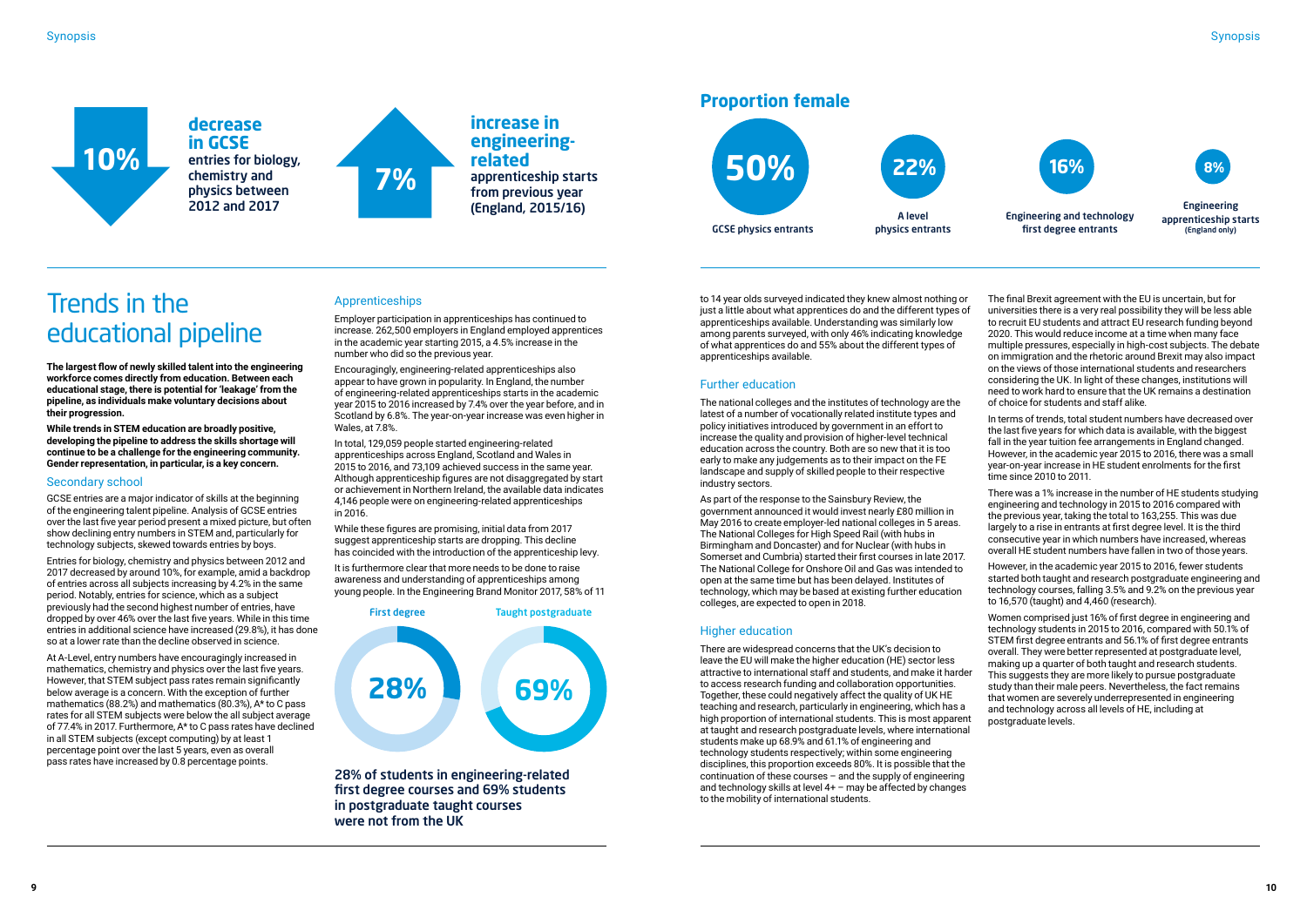## Transition to employment

**Employment prospects for engineering and technology students are strong, with graduates having better chances of both getting a full-time job and earning higher starting salaries than other graduates. However, it is evident that there are ethnic and gender disparities in graduate outcomes with respect to destination and pay. Furthermore, work readiness of graduates remains a concern among employers.**

### Graduates' employment prospects

In terms of finding full time employment, UK domiciled first degree graduates who had studied engineering and technology full time fare better than average. In 2015 to 2016, 62.0% entered full time employment, compared with 56.1% of all graduates, with fewer than the all subject average entering part time work (8.0%) or work and further study (2.8%). Employment outcomes for full time UK domiciled engineering and technology postgraduates are better still: 63.5% of taught postgraduates and 80.7% of research postgraduates entered full time employment in 2015 to 2016.

It is also evident that engineering and technology graduates have strong earnings potential. With a mean starting salary of £25,607, engineering and technology first degree graduates earned 18.0% more than the average for a graduate in the six months after leaving university. Only graduates in medicine and dentistry and veterinary science earned higher starting salaries. Likewise, mean salaries for employed engineering and technology postgraduate taught graduates (£27,623) were 10.5% higher than the overall average for UK full-time domiciled taught postgraduates (£25,002). The same was true of UK full-time doctoral level graduates, who earned 3.1% more than the all subject average of £33,092.

Communicating the financial opportunities an engineering and technology degree affords is key to improving the engineering talent pipeline. As findings from our Engineering Brand Monitor show, while more than three in five young people aged 11-19 thought that engineers were 'well paid,' only 20% were able to accurately guess the broad salary range for the average

The mean starting salary for engineering and technology graduates was 18% higher than for graduates overall

of engineering and technology graduates entered full time employment, compared with 56% of all graduates





graduate engineer, with nearly three in five indicating a salary band considerably lower. This is significant, as we found that among respondents, pay was one of the most important factors when deciding upon a career – second only to it being something they were interested in.

There is, however, a clear distinction between employment and employability. Both the Wakeham and Shadbolt reviews presented evidence of employers being dissatisfied with the level of graduates' 'soft' skills or 'work readiness'. Myriad research into employer requirements support these assertions and indicate graduates would benefit from greater opportunities in the curriculum to develop business skills and gain real world work experience.

Furthermore, there are marked differences in destinations between white and BME leavers. Our analysis found that a much larger proportion of white engineering and technology graduates entered full time employment (65.6%) within six months of graduating in the academic year 2015 to 2016 than those of ethnic minority background (48.6%). Although this trend can be observed among UK domiciled leavers of different ethnicities who studied full time in general, these differences were more pronounced among engineering and technology graduates.

There are likewise differences in outcomes by gender. While full time employment rates are similar among male and female engineering and technology graduates, larger proportions of men enter engineering occupations than women. Among engineering and technology graduates who found employment six months after graduation, 35.7% of women were in roles that were neither engineering-related or within the sector. This compares to 29.6% of male engineering and technology graduates.

These figures are concerning, at the very least indicating female and BME graduates are 'leaking' from the pipeline. Further investigation is needed to look at whether these gender and ethnicity gaps come from engineering graduates' own choice of career direction or are down to factors in the occupational recruitment process.

**of 11 to 14 year olds surveyed** would consider engineering, compared with 39% of 16 to 19 year olds

**59%**

### **of teachers** who qualified in England between 2011 and 2015 had left the profession by 2016



have taken part in a STEM



## Harnessing the talent pool

However, the older pupils get, the less likely they are to consider a career in engineering: 39% of 16 to 19 year olds in 2017 would consider engineering, compared with 59% of 11 to 14 year olds. While this may partly be due to older pupils having clearer career aspirations and solidifying their plans, it also confirms that sustaining young people's interest as they progress through secondary education is a key challenge.

**As our EBM findings – and, more broadly, this report – highlight, if we are to address the severe skills shortage in engineering, we must effectively harness the talent pool of young people. To be successful, this endeavour must be extensive and inclusive: working across the education, government, and industry sectors; engaging with young people, teachers, and parents; and employing a variety of activities to engage young people of all backgrounds. While ultimately it is up to the young person to decide whether they want to pursue engineering, there is much work we can do as a community to ensure young people are well**  2017 marked the fifth consecutive year in England for which recruitment targets for trainee teachers were missed, with the shortfall particularly pronounced in STEM subjects. In the year 2017 to 2018, there was an estimated shortfall of 2,188 STEM trainee teachers against the DfE teacher supply model target. Only 33.4% of design and technology places were filled in England in that academic year, as were 68.1% of physics and 78.9% of maths positions.

Evidence also suggests that there is more work to be done in informing young people, especially girls, about what a career in engineering can entail. Our EBM results indicate that at every age, boys are far more likely to consider a career in engineering than girls. The findings further suggest that pupils across all ages are less likely to understand engineering careers than science or technology careers. Evidence from the ASPIRES project supports this, indicating that young people often have poorly formulated views of what engineering jobs actually entail.

**informed when making their educational and career decisions.** Perceptions and attitudes toward engineering There are signs that young people's interest in the engineering profession is growing. According to EngineeringUK's Engineering Brand Monitor Survey (EBM), the proportion of young people aged 11 to 19 who would consider a career in engineering has risen from 40% in 2013 to 51% in 2017. Teacher retention has also not seen improvement. Of the 117,000 teachers who qualified in England between 2011 and 2015, 23% had left the profession during that time. Moreover, the proportion of those leaving for reasons other than retirement has grown from 68% in 2011 to 75% in 2014. In particular, retention of newly qualified science teachers is a concern, with recent research suggesting that they are 20% more likely to leave the profession within their first five years than similar newly qualified nonscience teachers.

There is also more to do to improve the image of the profession so that more young people see it as desirable. Adults and teachers surveyed in the EBM were more likely to view a career in engineering as desirable for their children or for young people than young people themselves: nearly 7 in 10 adults and 8 in 10 teachers said so, compared with 44% of pupils (16 to 19 year olds).

### Teacher shortages

Though STEM teacher recruitment and retention has been a longstanding problem, it has become acute in recent years. Pupil numbers have grown by nearly half a million between 2011 and 2016, but the number of STEM specialist teachers has remained largely stagnant since 2015.

These shortfalls persist despite many attempts by governments across the UK to address these issues. It is therefore crucial that the government, engineering industry, and education sector work together on innovative approaches to incentivise talent into the STEM teaching profession, and to improve retention.

### Current careers provision

Access to engineering careers requires a well-functioning system of careers education and guidance. However, careers provision in England remains inconsistent and can miss those who need it most.

In a national survey of over 13,000 year 11 students (aged 15 to 16 years) in England, less than two-thirds indicated that they had received careers-related education. The study also found careers provision to be "patterned by social injustices", with girls, minority ethnic, working class and lower-attaining students less likely to receive careers education than their peers. Encouragingly, our EBM results suggest that the proportion of 11 to 14 year olds who have taken part in a STEM careers activity is rising, standing at 28% in 2017 compared with 23% in 2016.

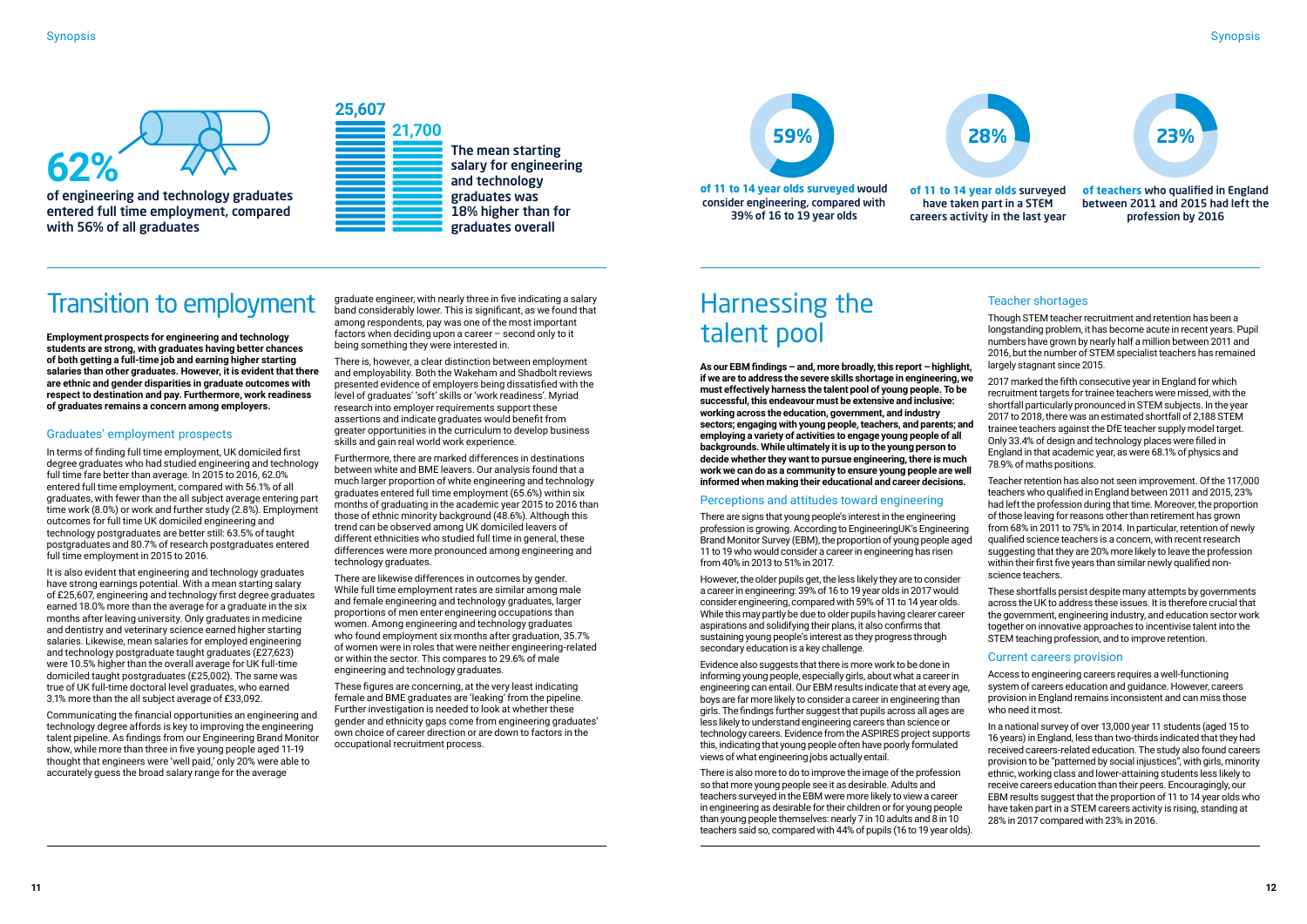There is evidence that schools often struggle to differentiate between the offers in a very crowded market and to identify the activities that would be most appropriate and impactful in their setting. In fact, the Royal Academy of Engineering (RAEng) estimates more than 600 UK organisations run STEM engagement initiatives directed at schools. Given the amount of effort and resources directed to delivering STEM inspiration and enrichment initiatives, there is an urgent need to identify which are most impactful so that resources are appropriately targeted and evidence-based. In this respect, the Department for Education's recently published careers strategy is a welcome move.

## **Diversity**

**Tackling diversity issues at every stage of the educational pipeline and in the profession needs to be a key priority for the engineering community. Employers in the engineering sector have a very significant role to play in promoting equality and diversity, working with schools, universities and on their own.**

It is evident the engineering workforce does not reflect the diversity of the overall working population, particularly in respect of gender. While women comprised 46.9% of the overall UK workforce in 2016, they only made up 20.5% of those working in engineering sector. This proportion is even lower when considering just those working in core and related engineering roles, at 12.0%. Likewise, only 8.1% of workers in the engineering sector were from ethnic minority groups, compared with 12.7% in non-engineering sectors, and 12.2% of the broader population.

Our report finds strong evidence that girls and people from BME communities are being lost at different points within the educational pipeline. It is clear that these 'leakages' ultimately contribute to the underrepresentation of these groups in the engineering profession.

For example, at secondary school level, only 27.1% of girls' A level entries in 2017 were in STEM subjects, compared with 45.6% of boys' entries. Gender underrepresentation is particularly pronounced within A-level computing and physics, where girls comprised just 9.8% and 21.5% of entries, respectively, in 2017.

Diversity also remains a concern in technical education. Just 7.5% of engineering related apprenticeship achievements in England and 3.4% in Scotland were completed by women in 2015

**BME 12%** of UK workforce **8%** of engineers and technicians

to 2016. And while 10.3% of people achieving apprenticeships in England overall were from BME backgrounds – the highest ever recorded, the proportion lagged behind in engineering-related sector subjects, at 6.8%.

Nevertheless, there are signs that female representation is slightly improving in engineering degree courses. For example, the proportion of women entering first degree undergraduate engineering and technology subjects increased from 15.1% in the academic year starting in 2014 to 16.0% the following year. However, out of all subject areas, engineering and technology had the second lowest proportion of first degree entrants who were women in the academic year starting in 2015 – only computer science had a lower proportion, at 14.9%. This contrasts with the number of women starting STEM first degrees (50.1%) and first degrees overall (56.1%).

Furthermore, although students from a BME background are well represented within higher education (where they represent 25% of engineering students), there are clear degree attainment gaps, with outcomes for BME first degree engineering and technology qualifiers consistently lower on average than white qualifiers. Four in five (80.4%) of white students obtained a 'good' (first or upper second class) degree in engineering and technology in the academic year starting 2015, compared with 68.5% of BME qualifiers.

There are also equality issues apparent in labour market outcomes, with lower rates of female and BME engineering and technology graduates going on to engineering-related roles or working within the engineering sector than their male and white peers. Likewise, gender pay gaps are evident among those working in engineering occupations, with the average full time salary higher for women than for men in only two SOC core engineering occupational groups (electrical engineers and electrical and electronic trades not elsewhere classified). However, our analysis suggests that although there is a gender pay gap in engineering, it is generally smaller than observed more widely in the labour force.

While discussion on social mobility in this report is limited, the growing focus on social mobility in the wider policy environment is good news for STEM skills shortages, as this may translate into the talents of more young people being recognised and used. Growth in demand for STEM skills likewise represents a significant opportunity to promote greater overall social mobility in the UK.



**Female 47%** of UK workforce **12%** of engineers and technicians

> In the context of strong demand for engineering skills and a changing political and economic landscape, it is essential that we encourage young people to study STEM subjects and pursue engineering-related qualifications. Our report highlights that while there has been positive movement, there continue to be significant challenges to addressing the skills shortage in engineering:

- **Too few STEM teachers.** Recruitment and retention of STEM specialist teachers, who have a vital role in shaping the aspirations and career trajectories of young people, remains a key issue.
- **Limited access to STEM careers activity.** Access to inspirational engineering-focused engagement activities, which can help to ensure young people experience real life applications of engineering and make well-informed subject and career decisions, is uneven.
- **Too many initiatives.** Schools often struggle to identify which STEM engagement initiatives are most appropriate and impactful for their setting.
- **Too few women becoming engineers.** Women are underrepresented in every stage of the educational pipeline into engineering and among those working in the profession.
- **Too little home grown talent.** Our current reliance on international students leaves the engineering talent pipeline vulnerable to changes that could occur once the UK leaves the EU.
- **Too little understanding of apprenticeships.** There is a need to increase awareness and improve perceptions of apprenticeships as a worthy alternative to a university education – and to ensure the apprenticeships on offer are of high quality.

### Recommendations

There are a number of specific actions that we recommend taking to tackle these challenges. Notably, these require the involvement of not only the engineering and STEM outreach communities, but also the education sector and the government. Closer collaboration between these four groups is key if we are to ensure young people experience real life applications of engineering, are well-informed of the many opportunities a career in the profession can provide – and ultimately, the shortage in engineering skills is addressed. **1.Streamline the STEM outreach landscape.** The engineering and STEM outreach communities need to make it simpler for schools to connect with employers and other providers to access high quality, engineering focused STEM engagement activity. The re-positioning of the Tomorrow's Engineers programme as the go to place for such activity will address this and we encourage the whole community to get behind this work.

**2.Understand what works.** The engineering and STEM outreach communities should develop a better understanding of what engineering-focused careers interventions work. Strengthening evaluation of existing programmes and sharing good practice can help to ensure we direct our resources most effectively.

**3.Address the STEM teacher shortage.** The government should work with the engineering and education communities to increase the supply and retention of specialist STEM teachers. This has been a long-standing issue, and one that requires innovative approaches to address.

**4.Safeguard against the potential negative implications of Brexit.** The government must ensure the UK's exit from the European Union does not exacerbate the engineering skills shortage. In particular, it is vital that the higher education sector maintain its status as world-class and welcoming to talent across the world.

**5.Ensure apprenticeships are of high quality.** Engineering employers and the government need to increase the supply of high quality apprenticeships. Further work is required to raise awareness of apprenticeships among young people and their influencers. In addition, we recommend that the apprenticeship levy be reviewed to ensure it is having its intended effect.

### **6.Raise understanding and awareness of engineering.**

The engineering community should ensure young people have a full understanding of the excitement and variety a career in engineering offers, and the potential contribution they can make as an engineer. The Year of Engineering and This is Engineering campaigns are key opportunities to showcase the profession to a new generation, and ones that need to be embraced and supported by the community.

**7. Improve diversity and inclusion.** The engineering community should improve its diversity and inclusion record. We need to better understand the barriers for women, black and minority ethnic communities and people from disadvantaged backgrounds to pursue pathways into, and careers in, engineering.

## Challenges and recommendations

If modern engineering is to continue to provide its enormous economic and social contributions to the United Kingdom, it is of critical importance that the engineering community work alongside the government and educational sector to address the skills shortage.

### **Challenges**